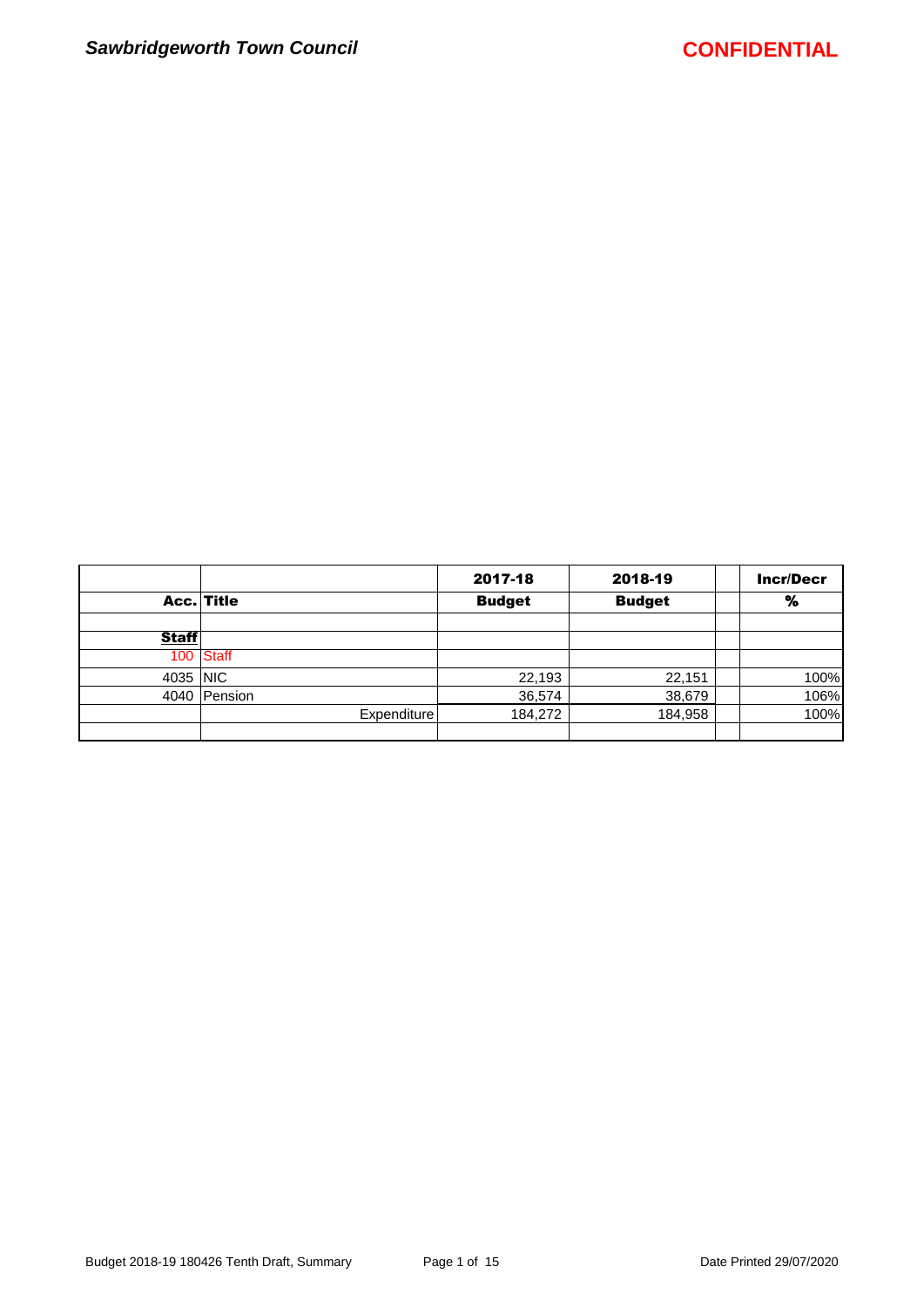$\mathbf{I}$ 

|                             |                                     | 2017-18       | 2018-19       | <b>Incr/Decr</b> |
|-----------------------------|-------------------------------------|---------------|---------------|------------------|
|                             | Acc. Title                          | <b>Budget</b> | <b>Budget</b> | %                |
|                             |                                     |               |               |                  |
| <b>Finance &amp; Policy</b> |                                     |               |               |                  |
| 200                         | <b>General Administration</b>       |               |               |                  |
|                             | 4045 Agency Labour                  | 0             | 0             |                  |
|                             | 4065 Newsletter                     | 600           | $\Omega$      |                  |
|                             | 4070 Subscriptions                  | 1,800         | 1,800         | 100%             |
|                             | 4075   IT Support                   | 4,800         | 5,000         | 104%             |
|                             | 4080 Training (Members)             | 600           | 600           | 100%             |
|                             | 4081 Members Travel Exes            | 120           | 120           | 100%             |
|                             | 4082 Training (Staff)               | 600           | 600           | 100%             |
|                             | 4083 Clerks Exes                    | 500           | 500           | 100%             |
|                             | 4085 Staff Development              | 1,800         | 1,800         | 100%             |
|                             | 4090   IT Development               | 1,000         | 1,000         | 100%             |
|                             | 4095 Photocopy Charges              | 1,000         | 1,000         | 100%             |
|                             | 4100 Telephone/Broadband            | 2,400         | 2,400         | 100%             |
|                             | 4105 Postage                        | 750           | 750           | 100%             |
|                             | 4110 Stationery                     | 750           | 750           | 100%             |
|                             | 4115   Insurance                    | 6,000         | 7,000         | 117%             |
|                             | 4120 Bank Charges                   | 500           | 500           | 100%             |
|                             | 4125 Repairs and Renewals           | 500           | 500           | 100%             |
|                             | 4130 Staff Care                     | 1,800         | 1,800         | 100%             |
|                             | 4135 Office Care                    | 1,800         | 1,800         | 100%             |
|                             | 4140 Office Equipment               | 1,200         | 1,200         | 100%             |
|                             | 4145 Asset Purchases                | 2,000         | $\Omega$      |                  |
|                             | 4180 Accountancy Services (payroll) | 1,000         | 1,200         | 120%             |
|                             | 4185 Audit                          | 1,800         | 2,400         | 133%             |
|                             | 4190 Professional Fees              | 2,700         | 2,000         | 74%              |
|                             | 4195 Tourism                        | $\Omega$      | 500           |                  |
|                             | 4200 Web-site                       | 1,000         | 1,000         | 100%             |
|                             | 4205 Business Assn                  | 0             | 0             |                  |
|                             | 4215 Town Signs                     | $\mathbf 0$   | 0             |                  |
|                             | 4990 Contingency                    | 2,500         | 2,500         | 100%             |
| 4999                        | Misc. Costs                         | $\Omega$      | 0             |                  |
|                             | Expenditure                         | 39,520        | 38,720        | 98%              |
|                             |                                     |               |               |                  |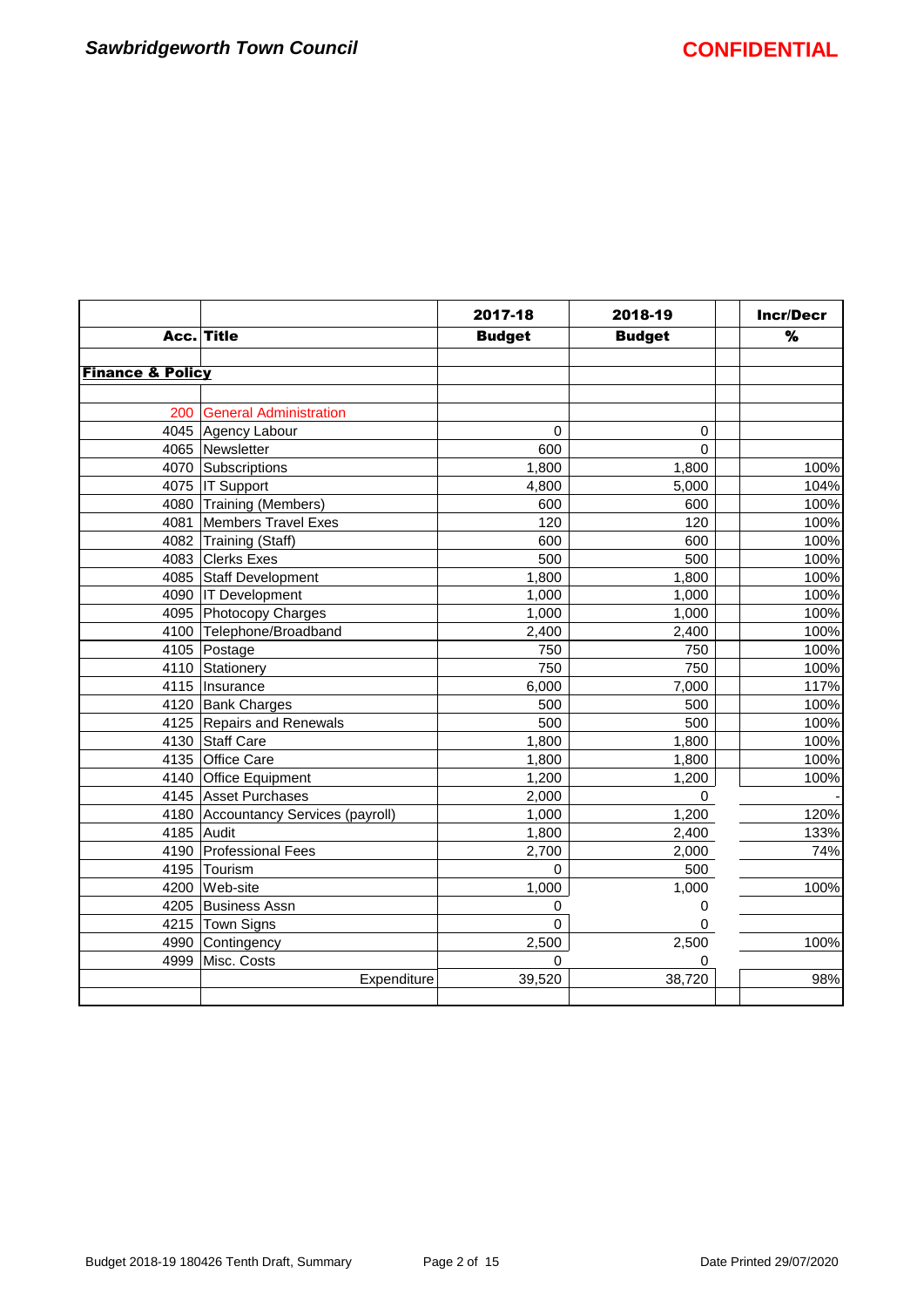|           |                                  | 2017-18       | 2018-19       | <b>Incr/Decr</b> |
|-----------|----------------------------------|---------------|---------------|------------------|
|           | Acc. Title                       | <b>Budget</b> | <b>Budget</b> | $\%$             |
|           |                                  |               |               |                  |
|           | 1076 Precept                     | 267,910       | 294,701       | 110.0%           |
| 1077      | Council Tax Support Grant        | 0             | 0             |                  |
|           | 1078 New Homes Bonus             | 50,841        | 18,000        | 35%              |
| 1080      | s106 income                      | 0             | 0             |                  |
|           | 1085   Insurance Claims          | 0             | 0             |                  |
|           | 1090 Interest Received           | 250           | 250           | 100%             |
|           | 1100 Asset Disposal              | 1,000         | 0             |                  |
|           | 1150 Grants Received             | 0             | $\mathbf 0$   |                  |
|           | 1160 Donations Received          | 0             | 0             |                  |
|           | 1999 Misc. Income                | $\mathbf 0$   | $\Omega$      |                  |
|           | Income                           | 320,001       | 312,951       | 98%              |
|           |                                  |               |               |                  |
|           | Net Expenditure over Income      | $-280,481$    | $-274,231$    | 98%              |
|           |                                  |               |               |                  |
|           |                                  |               |               |                  |
| 210       | Democratic Services              |               |               |                  |
|           | 4210 Election Expenses           | $\mathbf 0$   | $\mathbf 0$   |                  |
|           | 4315 Mayors Allowance            | 1,250         | 1,250         | 100%             |
|           | 4320 Mayors Contingency          | 250           | 250           | 100%             |
|           | 4325 Mayors Charity Event        | 0             | $\Omega$      |                  |
|           | 4330 Civic Events                | 2,500         | 2,500         |                  |
|           | 4335 Civic Dinner                | 0             | 0             |                  |
|           | 4340 Civic Hospitality Twinning  | 500           | 500           |                  |
|           | Expenditure                      | 4,500         | 4,500         | 100%             |
|           |                                  |               |               |                  |
|           | 1325   Mayors Charity Income     | 0             | 0             |                  |
| 1335      | Civic Dinner Income              | 0             | 0             |                  |
|           | Income                           | 0             | 0             |                  |
|           |                                  |               |               |                  |
|           | Net Expenditure over Income      | 4,500         | 4,500         | 100%             |
|           |                                  |               |               |                  |
|           | 220 Grants                       |               |               |                  |
|           | 4350 SYPRC - Utilities           | 2,000         | 1,000         | 50%              |
|           | 4355 Hailey Centre - Utilities   | 2,000         | 1,000         | 50%              |
|           | 4330 Twinning - Bry              | 2,000         | 1,000         | 50%              |
|           | 4365 Twinning - Moosberg         | 0             | 500           |                  |
| 4370 s137 |                                  | 100           | 100           | 100%             |
|           | 4375 Champion of the Year Awards | 250           | 500           | 200%             |
| 4380      | Other                            | 2,500         | 2,500         | 100%             |
| 4580      | Playschemes                      | $\mathbf 0$   | 2,000         |                  |
|           | Expenditure                      | 8,850         | 8,600         | 97%              |
|           | Income                           | $\mathbf 0$   | 0             |                  |
|           |                                  |               |               |                  |
|           | Net Expenditure over Income      | 8,850         | 8,600         | 97%              |
|           |                                  |               |               | 100%             |
|           | Finance & Policy - Expenditure   | 237,142       | 236,778       |                  |
|           | Income                           | 320,001       | 312,951       | 98%              |
|           | 1&2. Finance & Policy Outcome    | $-82,859$     | $-76,173$     | 92%              |
|           |                                  |               |               |                  |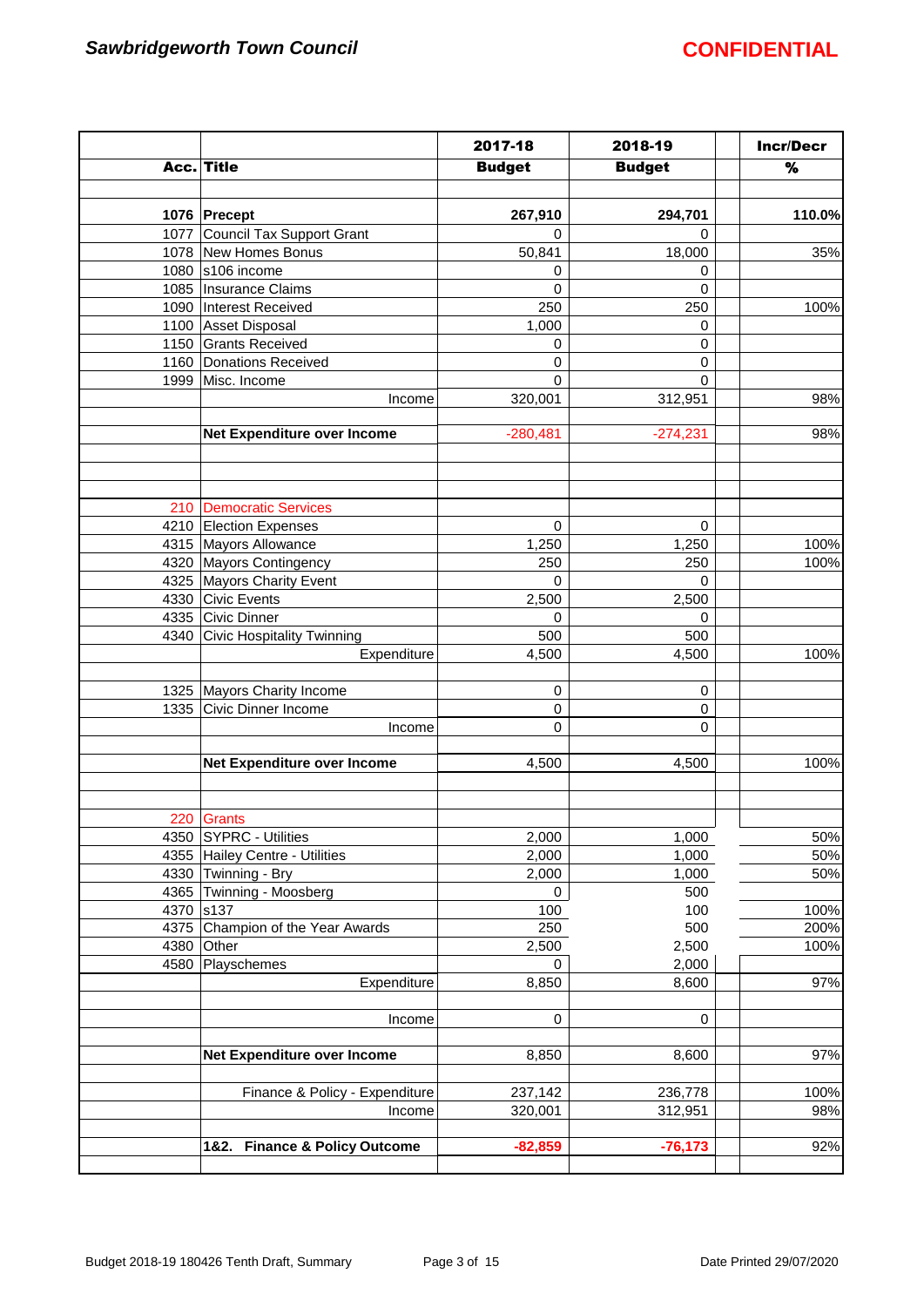|                |                                 | 2017-18       | 2018-19        | <b>Incr/Decr</b> |
|----------------|---------------------------------|---------------|----------------|------------------|
|                | Acc. Title                      | <b>Budget</b> | <b>Budget</b>  | %                |
|                |                                 |               |                |                  |
|                |                                 |               |                |                  |
| <u>Estates</u> |                                 |               |                |                  |
| 300            | <b>Civic Centre</b>             |               |                |                  |
|                | 4115   Insurance                | 0             | 0              |                  |
| 4400 Rent      |                                 | $\mathsf 0$   | $\overline{0}$ |                  |
|                | 4405 Rates                      | 8,900         | 8,900          | 100%             |
|                | 4410 Heat & Light               | 2,500         | 2,500          | 100%             |
|                | 4415   Water                    | 600           | 600            |                  |
|                | 4420 Maintenance                | 5,000         | 5,000          | 100%             |
|                | 4425   Fixtures & Fittings      | 2,000         | 2,000          | 100%             |
|                | 4445 New Equipment              | $\mathbf 0$   | 0              |                  |
|                | Expenditure                     | 19,000        | 19,000         | 100%             |
|                |                                 |               |                |                  |
|                | 1400 Rental Income              | 250           | 250            | 100%             |
|                | Income                          | 250           | 250            |                  |
|                |                                 |               |                |                  |
|                | Net Expenditure over Income     | 18,750        | 18,750         | 100%             |
|                |                                 |               |                |                  |
|                | 310 Police Suite                |               |                |                  |
|                | 4115   Insurance                | $\mathbf 0$   | 0              |                  |
|                | 4400 Rent                       | $\mathbf 0$   | 0              |                  |
|                | 4405 Rates                      | $\mathbf 0$   | 0              |                  |
|                |                                 |               |                |                  |
|                | 4410 Heat & Light<br>4415 Water | $\mathbf 0$   | 0              |                  |
|                |                                 | $\mathbf 0$   | 0              |                  |
|                | 4420 Maintenance                | $\mathbf 0$   | 0              |                  |
|                | 4425   Fixtures & Fittings      | $\mathbf 0$   | 0              |                  |
|                | 4445 New Equipment              | $\mathbf 0$   | 0              |                  |
|                | Expenditure                     | $\mathbf 0$   | 0              |                  |
|                |                                 |               |                |                  |
| 1400           | Rental Income                   | 2,500         | 2,500          | 100%             |
|                | Income                          | 2,500         | 2,500          | 100%             |
|                |                                 |               |                |                  |
|                | Net Expenditure over Income     | $-2,500$      | $-2,500$       | 100%             |
|                |                                 |               |                |                  |
|                | 320 Hailey Centre               |               |                |                  |
|                | 4115   Insurance                | $\pmb{0}$     | 0              |                  |
|                | 4400   Rent                     | $\pmb{0}$     | 0              |                  |
|                | 4405 Rates                      | $\mathbf 0$   | 0              |                  |
|                | 4410 Heat & Light               | $\mathbf 0$   | 0              |                  |
|                | 4415 Water                      | $\mathbf 0$   | 0              |                  |
|                | 4420 Maintenance                | 1,000         | 1,000          | 100%             |
|                | 4425   Fixtures & Fittings      | $\mathbf 0$   | $\mathbf 0$    |                  |
|                | 4435 Photcopier and Recharges   | 2,500         | 2,500          | 100%             |
|                | Expenditure                     | 3,500         | 3,500          | 100%             |
|                |                                 |               |                |                  |
|                | 1840 Recharged income           | 2,500         | 2,500          |                  |
|                | 1400 Rental Income              | $\mathbf 0$   | 0              |                  |
|                | Income                          | 2,500         | 2,500          |                  |
|                |                                 |               |                |                  |
|                | Net Expenditure over Income     | 1,000         | 1,000          | 100%             |
|                |                                 |               |                |                  |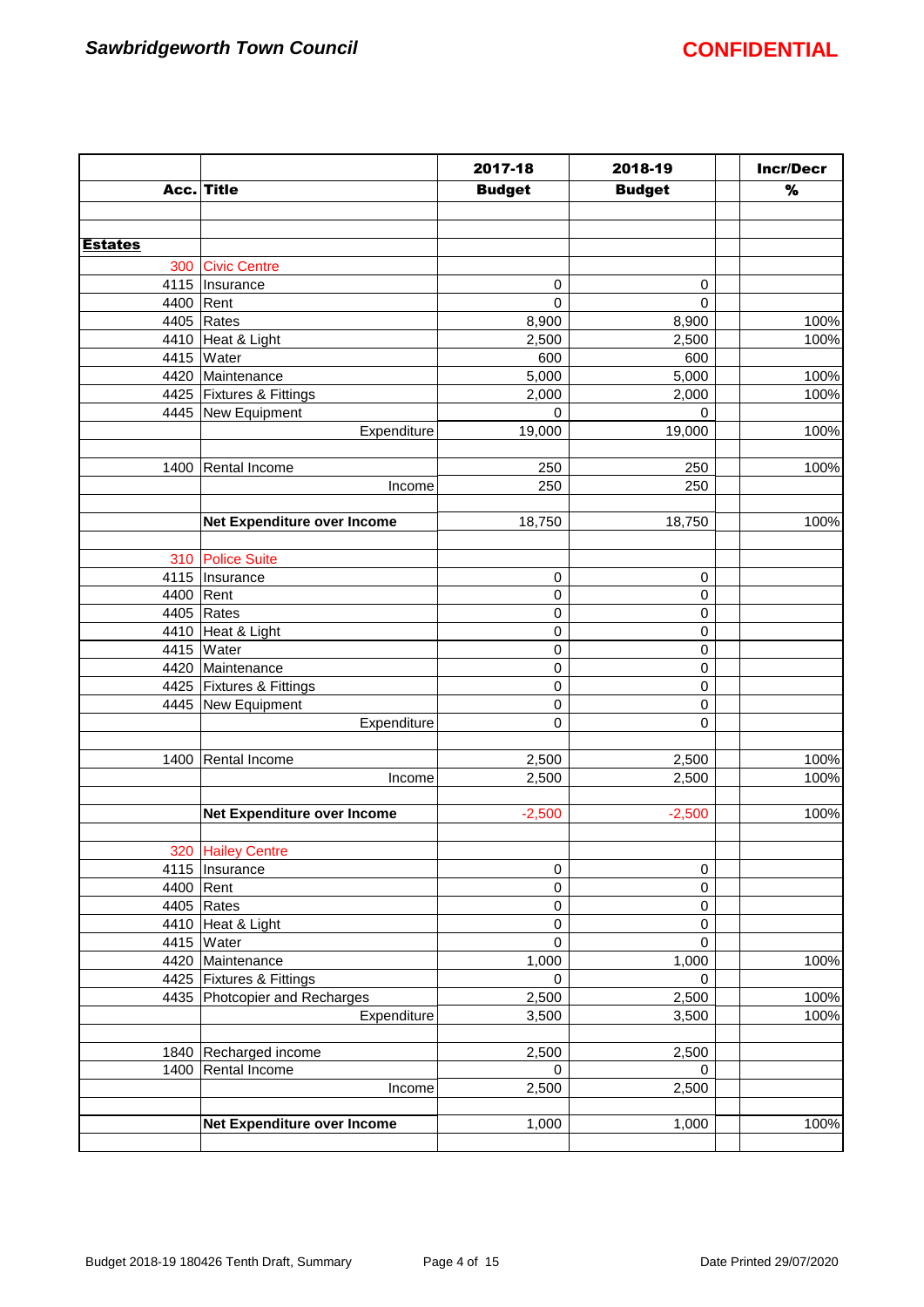|      |                                   | 2017-18       | 2018-19       | <b>Incr/Decr</b> |
|------|-----------------------------------|---------------|---------------|------------------|
|      | Acc. Title                        | <b>Budget</b> | <b>Budget</b> | %                |
|      |                                   |               |               |                  |
| 330  | <b>Other Rented Accommodation</b> |               |               |                  |
| 4115 | Insurance                         | $\mathbf 0$   | $\Omega$      |                  |
| 4400 | Rent                              | 5,000         | 5,000         | 100%             |
| 4405 | Rates                             | 0             | 0             |                  |
| 4410 | Heat & Light                      | 0             | 0             |                  |
| 4415 | Water                             | 0             | 0             |                  |
| 4420 | Maintenance                       | 0             | 0             |                  |
| 4425 | <b>Fixtures &amp; Fittings</b>    | 0             | 0             |                  |
|      | 4335 New Equipment                | 0             | 0             |                  |
|      | Expenditure                       | 5,000         | 5,000         | 100%             |
| 1400 | Rental Income                     | 0             | 0             |                  |
|      | Income                            | 0             | 0             |                  |
|      | Net Expenditure over Income       | 5,000         | 5,000         | 100%             |
|      |                                   |               |               |                  |
|      | Estates - Expenditure             | 27,500        | 27,500        | 100%             |
|      | Income                            | 5,250         | 5,250         | 100%             |
|      | 3.<br><b>Estates Outcome</b>      | 22,250        | 22,250        | 100%             |
|      |                                   |               |               |                  |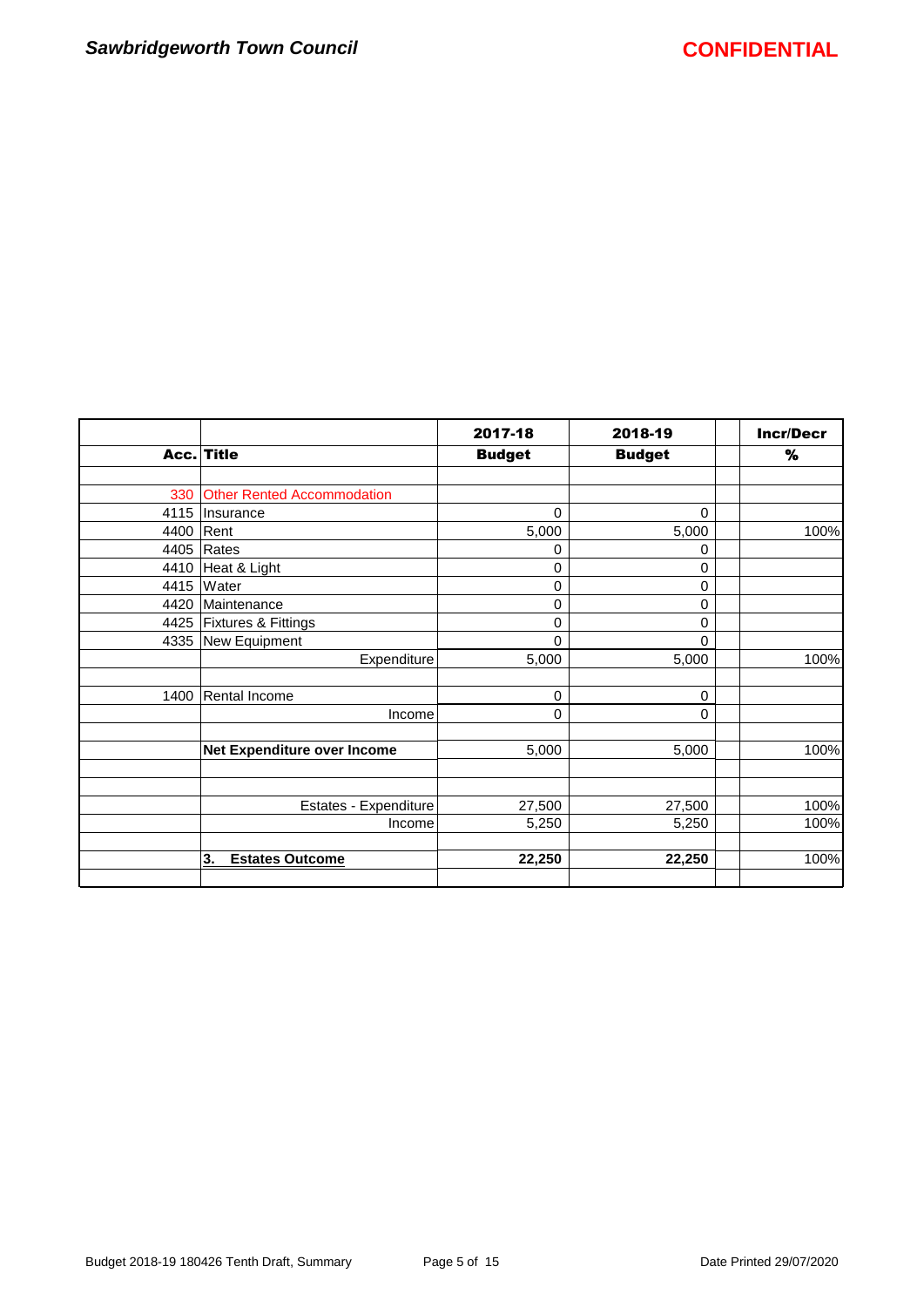|                  |                                           | 2017-18       | 2018-19       | <b>Incr/Decr</b>  |
|------------------|-------------------------------------------|---------------|---------------|-------------------|
|                  | Acc. Title                                | <b>Budget</b> | <b>Budget</b> | $\%$              |
|                  |                                           |               |               |                   |
|                  |                                           |               |               |                   |
| <b>Amenities</b> |                                           |               |               |                   |
| 400              | <b>Bullfields Allotment</b>               |               |               |                   |
| 4415             | Water                                     | 350           | 350           | 100%              |
| 4420             | Maintenance                               | 250           | 2,500         | 1000%             |
|                  | Expenditure                               | 600           | 2,850         | 475%              |
|                  |                                           |               |               |                   |
| 1500             | Rent Income                               | 750           | 750           | 100%              |
| 1510             | Water Income                              | 200           | 200           | 100%              |
|                  | Income                                    | 950           | 950           | 100%              |
|                  |                                           |               |               |                   |
|                  | Net Expenditure over Income               | $-350$        | 1,900         | $-543%$           |
|                  |                                           |               |               |                   |
| 410              | <b>Bellmead Allotment</b><br>4415   Water | 90            | 1,000         | 100%              |
| 4420             | Maintenance                               | 250           | 250           | 100%              |
|                  | Expenditure                               | 340           | 1,250         | 368%              |
|                  |                                           |               |               |                   |
|                  | 1500   Rent Income                        | 150           | 150           | 100%              |
|                  | 1510 Water Income                         | 30            | 30            | 100%              |
|                  | Income                                    | 180           | 180           | 100%              |
|                  |                                           |               |               |                   |
|                  | Net Expenditure over Income               | 160           | 1,070         | 669%              |
|                  |                                           |               |               |                   |
| 420              | <b>Vantorts Allotment</b>                 |               |               |                   |
| 4415             | Water                                     | 150           | 150           |                   |
| 4420             | Maintenance                               | 250           | 1,730         | 692%              |
|                  | Expenditure                               | 400           | 1,880         | 470%              |
|                  |                                           |               |               |                   |
| 1500             | Rent Income                               | 125           | 125           | 100%              |
|                  | 1510 Water Income                         | 25            | 25            | 100%              |
|                  | Income                                    | 150           | 150           | 100%              |
|                  |                                           |               |               |                   |
|                  | Net Expenditure over Income               | 250           | 1,730         | 692%              |
|                  |                                           |               |               |                   |
| 430              | Southbrook Allotment<br>4315 Water        | 350           | 350           | $\frac{1}{100\%}$ |
| 4320             | Maintenance                               | 250           | 1,250         | 500%              |
|                  | Expenditure                               | 600           | 1,600         | 267%              |
|                  |                                           |               |               |                   |
| 1400             | Rent Income                               | 2,000         | 2,000         | 100%              |
| 1410             | Water Income                              | 200           | 200           | 100%              |
|                  | Income                                    | 2,200         | 2,200         | 100%              |
|                  |                                           |               |               |                   |
|                  | Net Expenditure over Income               | $-1,600$      | $-600$        | 38%               |
|                  |                                           |               |               |                   |
|                  | Allotments - Expenditure                  | 1,940         | 7,580         | 391%              |
|                  | Income                                    | 3,480         | 3,480         | 100%              |
|                  |                                           |               |               |                   |
|                  | Allotments Expenditure over Income        | $-1,540$      | 4,100         | -266%             |
|                  |                                           |               |               |                   |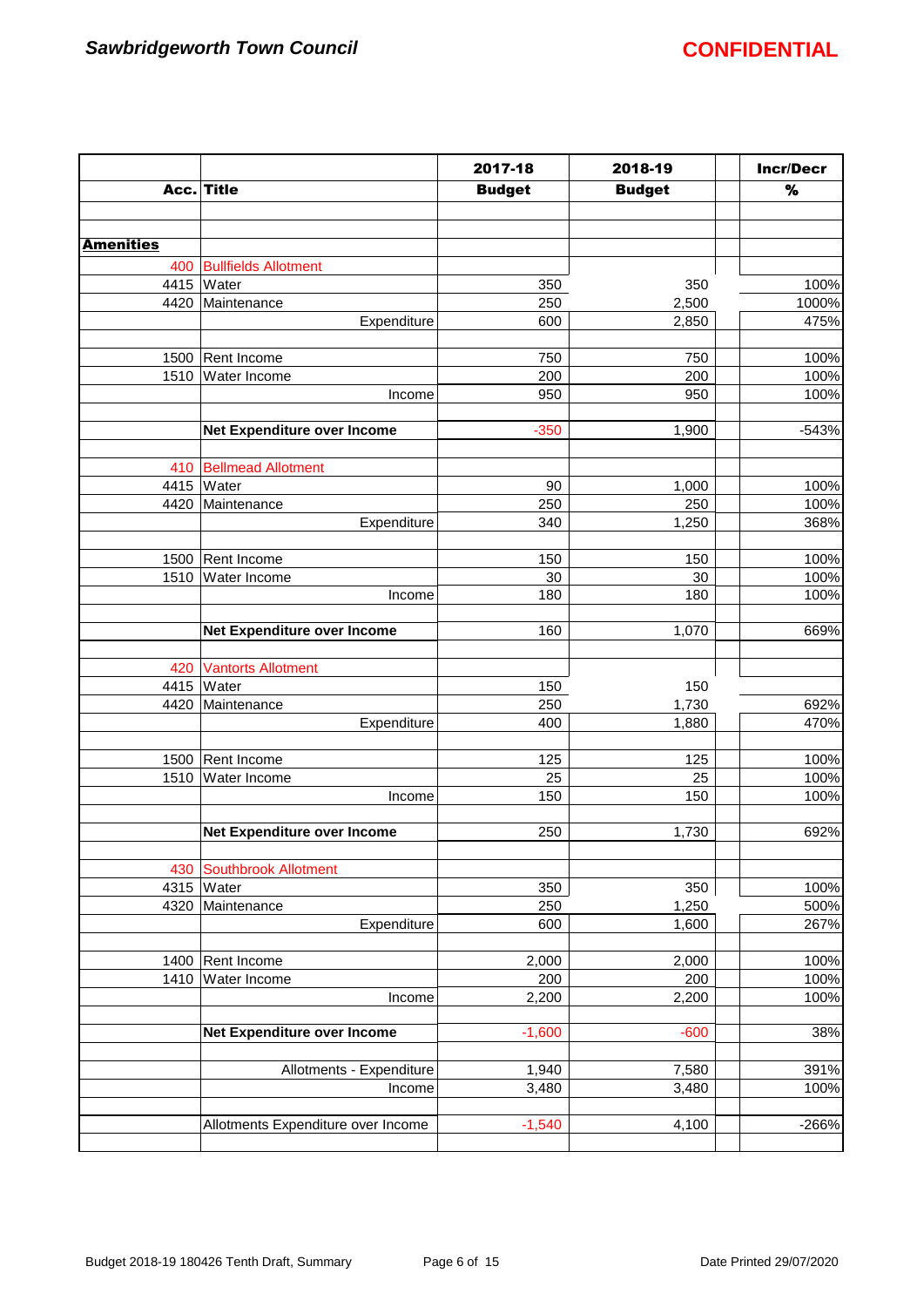|          |                                | 2017-18       | 2018-19       | <b>Incr/Decr</b> |
|----------|--------------------------------|---------------|---------------|------------------|
|          | Acc. Title                     | <b>Budget</b> | <b>Budget</b> | %                |
|          |                                |               |               |                  |
| 440      | <b>Cemetery</b>                |               |               |                  |
| 4029     | Salary Recharge                | 10,717        | 10,824        | 101%             |
| 4035 NIC |                                | 1,339         | 1,353         | 101%             |
|          | 4040 Pension                   | 2,679         | 2,706         | 101%             |
|          | 4045 Subcontract Labour        | 4,800         | 4,800         | 100%             |
|          | 4315 Water                     | 150           | 150           | 100%             |
| 4320     | Maintenance                    | 1,000         | 1,000         | 100%             |
|          | 4420 Skip Hire                 | 2,400         | 2,400         | 100%             |
|          | 4425 Grave Digging Cost        | 600           | 600           | 100%             |
|          | 4430 Trees, Benches etc.       | 4,500         | 4,500         | 100%             |
|          | 4440 New Area                  | 0             | 10,000        |                  |
| 4531     | Memorial plaques               | 250           | 250           | 100%             |
|          | Expenditure                    | 28,435        | 38,583        | 136%             |
|          |                                |               |               |                  |
|          |                                |               |               |                  |
| 1550     | <b>Burial Fees</b>             | 29,280        | 30,000        | 102%             |
| 1560     | Memorial Fees                  | 3,000         | 3,000         | 100%             |
|          | 1570 Grave Digging Income      | 1,500         | 1,500         | 100%             |
|          | 1580 Trees, Benches etc.       | 4,500         | 6,000         | 133%             |
| 1581     | Memorial Sales                 | 500           | 500           | 100%             |
|          | Income                         | 38,780        | 41,000        | 106%             |
|          |                                |               |               |                  |
|          | Net Expenditure over Income    | $-10,346$     | $-2,417$      | 23%              |
| 450      | Playground                     |               |               |                  |
| 4420     | Maintenance                    | 500           | 500           | 100%             |
| 4435     | New Equipment                  | $\pmb{0}$     | 0             |                  |
|          | Expenditure                    | 500           | 500           | 100%             |
|          |                                |               |               |                  |
| 1500     | Playground income              | $\pmb{0}$     | 500           |                  |
|          | Income                         | 0             | 500           |                  |
|          |                                |               |               |                  |
|          | Net Expenditure over Income    | 500           | 0             | $0\%$            |
|          |                                |               |               |                  |
|          | 460 Orchard Management         |               |               |                  |
| 4700     | Maintenance                    | 2,000         | 2,000         | 100%             |
|          | Expenditure                    | 2,000         | 2,000         |                  |
|          |                                |               |               |                  |
| 1700     | Income                         | $\pmb{0}$     | $\pmb{0}$     |                  |
|          | Income                         | $\pmb{0}$     | $\mathbf 0$   |                  |
|          |                                |               |               |                  |
|          | Net Expenditure over Income    | 2,000         | 2,000         | 100%             |
|          |                                |               |               |                  |
|          |                                |               |               |                  |
|          | Amenities - Expenditure        | 31,176        | 46,964        | 151%             |
|          | Income                         | 42,565        | 45,285        | 106%             |
|          |                                |               |               |                  |
|          | <b>Amenities Outcome</b><br>4. | $-11,390$     | 1,679         | $-15%$           |
|          |                                |               |               |                  |
|          |                                |               |               |                  |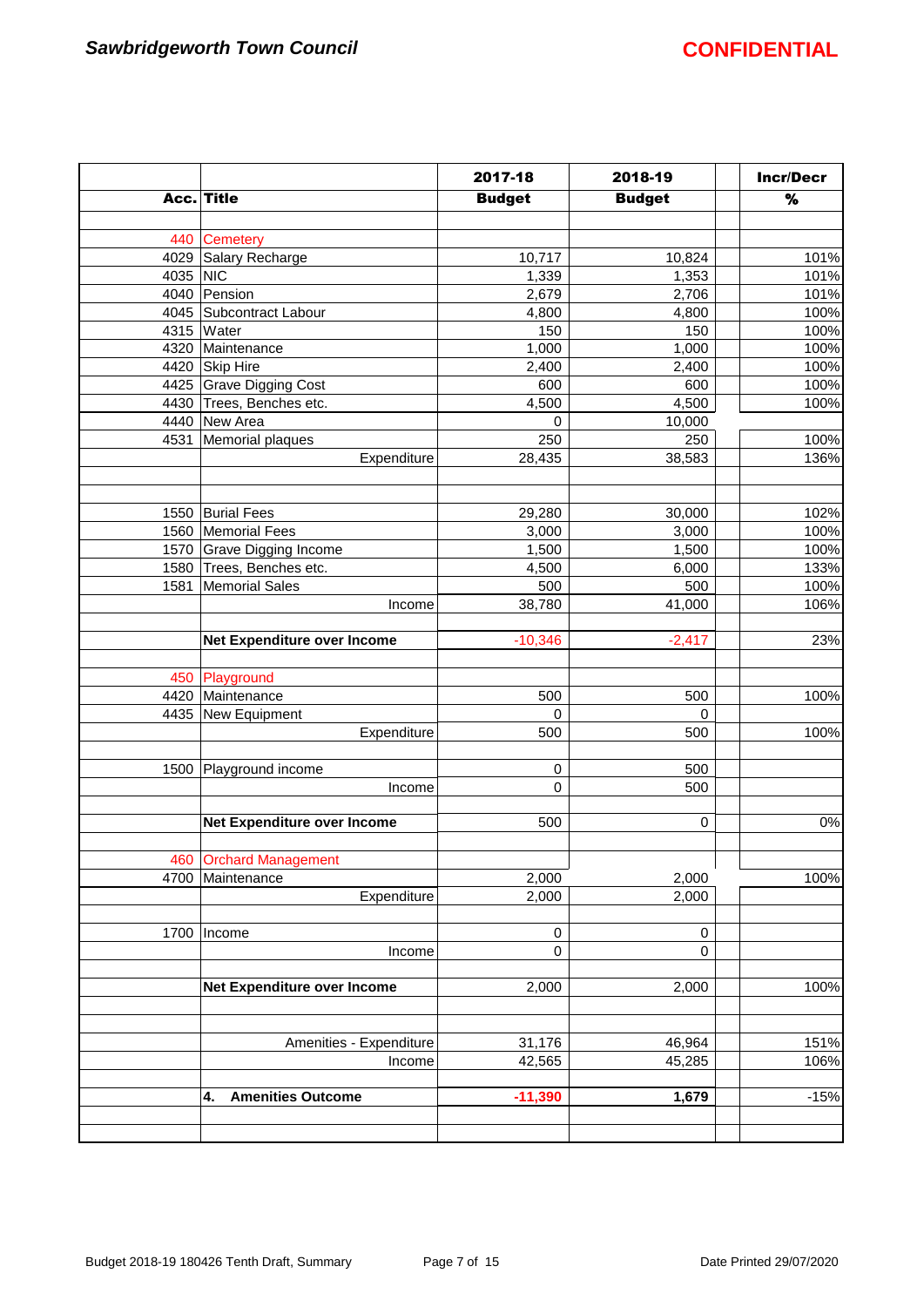$\mathsf{r}$ 

|                   |                                  | 2017-18       | 2018-19       | <b>Incr/Decr</b> |
|-------------------|----------------------------------|---------------|---------------|------------------|
|                   | Acc. Title                       | <b>Budget</b> | <b>Budget</b> | %                |
|                   |                                  |               |               |                  |
|                   |                                  |               |               |                  |
| <b>Operations</b> |                                  |               |               |                  |
|                   |                                  |               |               |                  |
| 500               | Groundsman                       |               |               |                  |
| 4029              | Salary Recharge                  | 10,717        | 10,824        | 101%             |
| 4035              | <b>NIC</b>                       | 1,339         | 1,353         | 101%             |
| 4040              | Pension                          | 2,679         | 2,706         | 101%             |
| 4045              | Subcontract Labour               | 0             | 0             |                  |
| 4600              | Planters                         | 750           | 1,000         | 133%             |
|                   | 4605 Parish Paths                | 0             | 0             |                  |
|                   | 4610 Parishes Paths Co-operative | $\mathbf 0$   | 0             |                  |
|                   | 4615 Rangers vehicle             | 5,000         | 2,500         | 50%              |
|                   | 4620 Rangers Tools               | 2,600         | 2,000         | 77%              |
|                   | 4625 Mower costs                 | 1,000         | 1,000         | 100%             |
|                   | 4630 CCTV                        | 2,250         | 2,250         | 100%             |
|                   | 4635 CCTV Extension              | 0             | 0             |                  |
|                   | Expenditure                      | 26,335        | 23,633        | 90%              |
|                   |                                  |               |               |                  |
|                   | 1600 SYPRC Income                | 5,000         | 2,500         | 50%              |
| 1610              | Sub Contract watering            | 400           | 600           | 150%             |
| 1860              | <b>CCTV</b> Income               | 0             | 0             |                  |
|                   | Income                           | 5,400         | 3,100         |                  |
|                   |                                  |               |               |                  |
|                   | Net Expenditure over Income      | 20,935        | 20,533        | 98%              |
|                   |                                  |               |               |                  |
|                   | Operations - Expenditure         | 26,335        | 23,633        | 90%              |
|                   | Income                           | 5,400         | 3,100         | 57%              |
|                   | 5. Operations Outcome            | 20,935        | 20,533        | 98%              |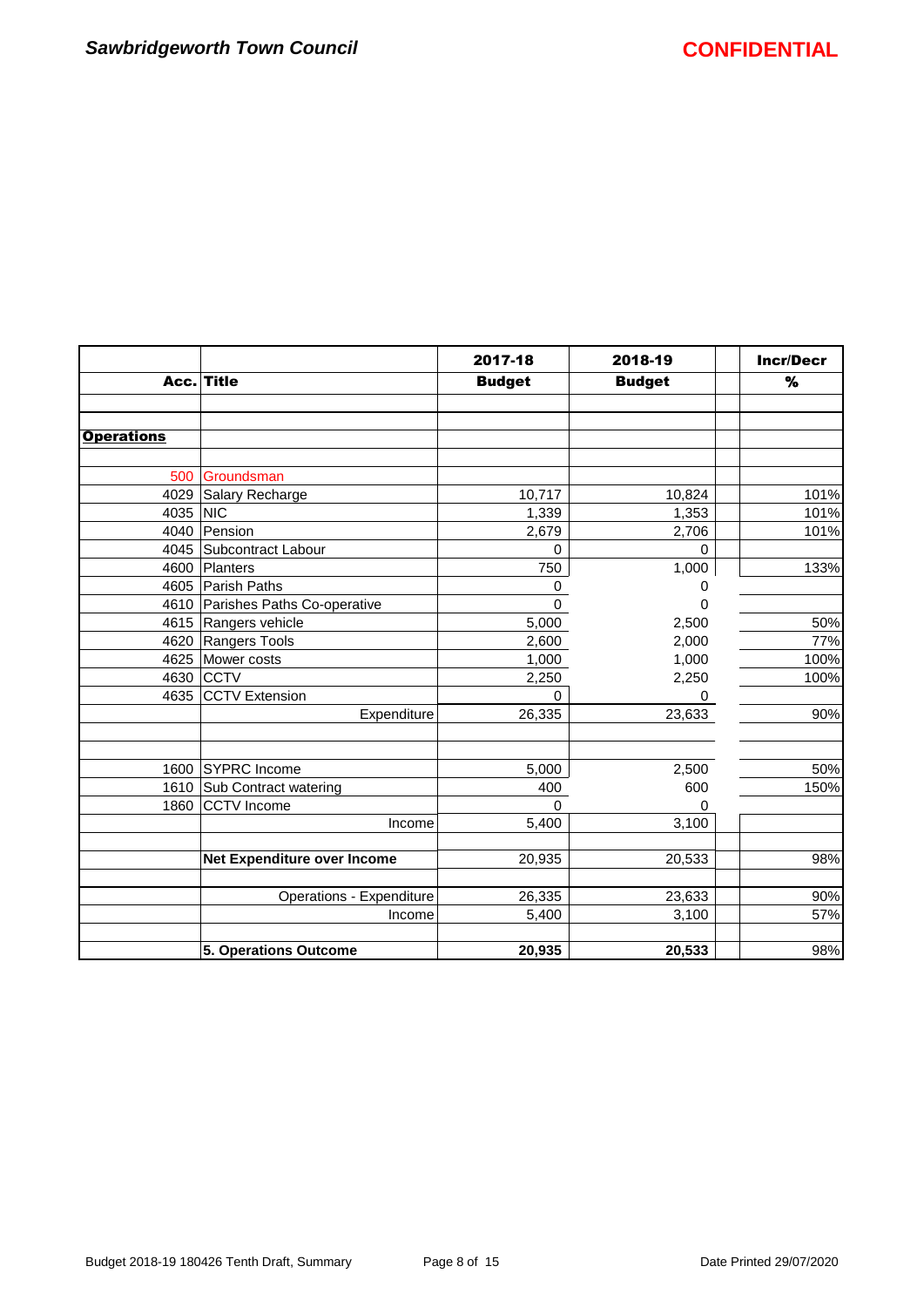|               |                                    | 2017-18       | 2018-19       | <b>Incr/Decr</b> |
|---------------|------------------------------------|---------------|---------------|------------------|
|               | Acc. Title                         | <b>Budget</b> | <b>Budget</b> | $\%$             |
|               |                                    |               |               |                  |
| <b>Events</b> |                                    |               |               |                  |
| 600           | Fun on the Field                   |               |               |                  |
| 4029          | Salary Recharge                    | 800           | 800           | 100%             |
|               | 4045 Sub-contract Labour           | 300           | 300           | 100%             |
|               | 4670 Event Costs                   | 600           | 800           | 133%             |
|               | 4675 Publicity                     | 200           | 500           | 250%             |
|               | Expenditure                        | 1,900         | 2,400         | 126%             |
| 1670          | Event Income                       | 500           | 1,000         | 200%             |
|               | Income                             | 500           | 1,000         | 200%             |
|               |                                    |               |               |                  |
|               | Net Expenditure over Income        | 1,400         | 1,400         |                  |
|               |                                    |               |               |                  |
|               | 610 Events General                 |               |               |                  |
|               | 4029 Salary Recharge               | 300           | 300           | 100%             |
|               | 4045 Sub-contract Labour           | $\mathbf 0$   | $\Omega$      |                  |
|               | 4670 Event Costs                   | 1,000         | 1,000         | 100%             |
|               | 4675 Publicity                     | 1,000         | 1,000         | 100%             |
|               | Expenditure                        | 2,300         | 2,300         | 100%             |
|               |                                    |               |               |                  |
| 1670          | Event Income                       | 0             | 0             |                  |
|               | Income                             | 0             | 0             |                  |
|               | Net Expenditure over Income        | 2,300         | 2,300         | 100%             |
|               |                                    |               |               |                  |
| 620           | <b>Christmas Festival</b>          |               |               |                  |
|               | 4029 Salary Recharge               | 500           | 1,000         | 200%             |
|               | 4045 Sub-contract Labour           | 500           | 350           | 70%              |
|               | 4670 Event Costs                   | 2,000         | 2,000         | 100%             |
|               | 4675 Publicity                     | 500           | 500           | 100%             |
|               | 4685 Christmas Lights              | 12,000        | 12,000        | 100%             |
|               | 4690 Competitions                  | 600           | 600           | 100%             |
|               | Expenditure                        | 16,100        | 16,450        | 102%             |
|               |                                    |               |               |                  |
|               | 1670 Event Income                  | 500           | 500           | 100%             |
|               | Income                             | 500           | 500           | 100%             |
|               | Net Expenditure over Income        | 15,600        | 15,950        | 102%             |
|               |                                    |               |               |                  |
|               | 630 Markets                        |               |               |                  |
|               | 4029 Salary Recharge               | $\pmb{0}$     | 0             |                  |
|               | 4045 Sub-contract Labour           | 0             | 0             |                  |
|               | 4670 Event Costs<br>4675 Publicity | 0<br>0        | 0             |                  |
|               | 4680   Licences                    | 0             | 0<br>0        |                  |
|               | Expenditure                        | 0             | 0             |                  |
|               |                                    |               |               |                  |
| 1670          | Event Income                       | 0             | 0             |                  |
|               | Income                             | 0             | 0             |                  |
|               |                                    |               |               |                  |
|               | Net Expenditure over Income        | 0             | 0             |                  |
|               |                                    |               |               |                  |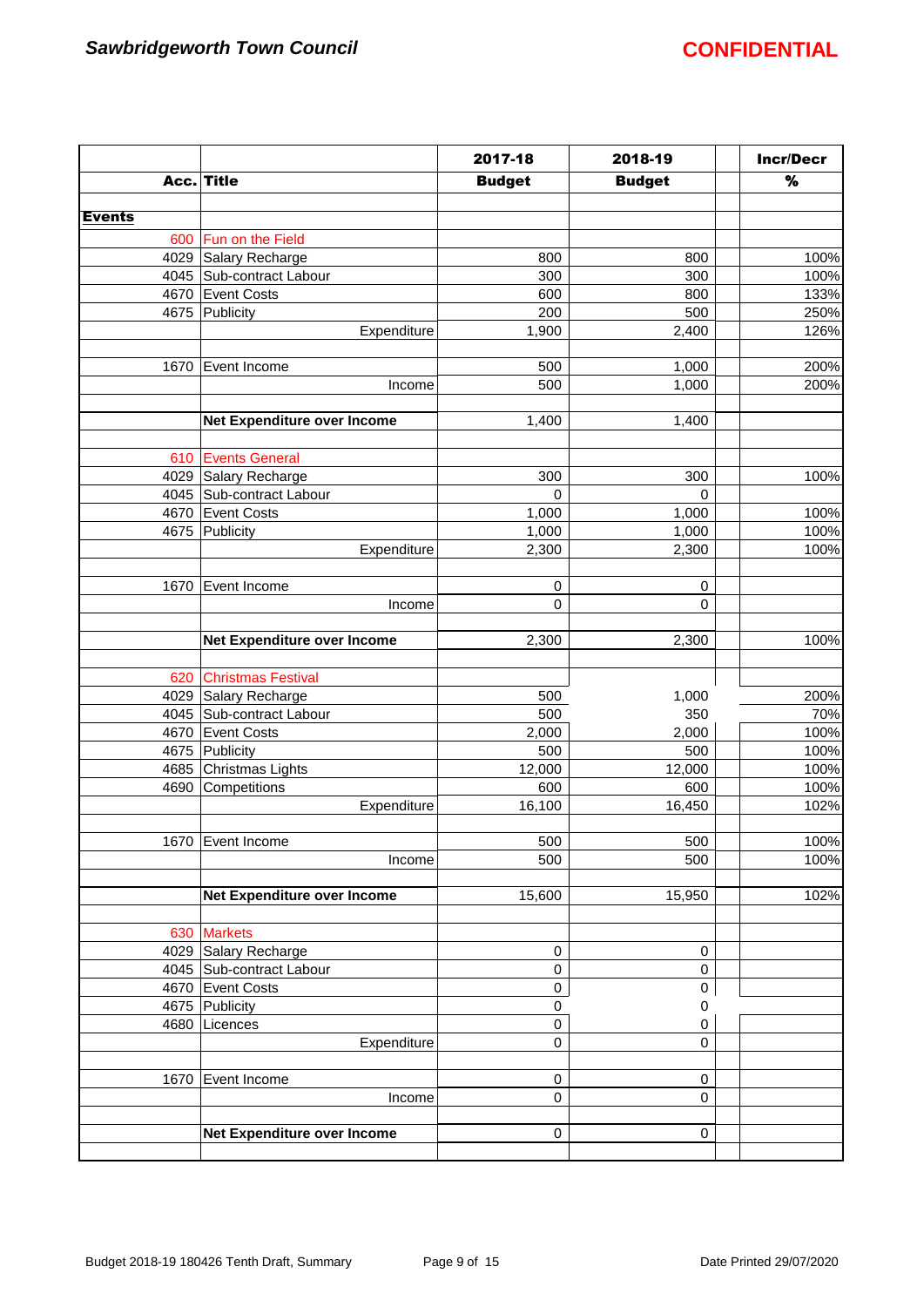|      |                                    | 2017-18          | 2018-19       | <b>Incr/Decr</b> |
|------|------------------------------------|------------------|---------------|------------------|
|      | Acc. Title                         | <b>Budget</b>    | <b>Budget</b> | %                |
|      |                                    |                  |               |                  |
| 640  | Projects                           |                  |               |                  |
|      |                                    |                  |               |                  |
|      | 4705 World War 1                   | 0                | 0             |                  |
|      | 4706 War Memorial                  | 9,000            | $\mathbf 0$   |                  |
|      | 4710 Hanging Baskets               | 750              | 1,000         | 133%             |
|      | 4715 Planters Project              | 0                | 0             |                  |
|      | 4720 Town Green                    | 0                | 0             |                  |
|      | 4725 Fair Green                    | 1,200            | 1,200         | 100%             |
|      | 4730 Youth Café                    | 0                | 0             |                  |
|      | 4375 Remembrance Day               | 150              | 150           | 100%             |
|      | Expenditure                        | 11,100           | 2,350         | 21%              |
|      |                                    |                  |               |                  |
|      |                                    |                  |               |                  |
| 1705 | World War 1                        | 0                | 0             |                  |
| 1706 | <b>War Memorial</b>                | 0                | 0             |                  |
|      | 1710 Hanging Baskets               | $\pmb{0}$        | 0             |                  |
|      | 1715 Planters Project              | $\pmb{0}$        | $\pmb{0}$     |                  |
|      | 1720 Town Green                    | 0                | $\pmb{0}$     |                  |
|      | 1725 Fair Green                    | 0                | 0             |                  |
|      | 1730 Youth Café                    | 0                | 0             |                  |
|      | Income                             | 0                | $\mathbf 0$   |                  |
|      |                                    |                  |               |                  |
|      | Net Expenditure over Income        | 11,100           | 2,350         | 21%              |
|      |                                    |                  |               |                  |
|      |                                    |                  |               |                  |
|      | 650 RHSO Group                     |                  |               |                  |
|      | 4670 Event costs (Apple Day)       | 0                | 600           |                  |
|      | 4675 Event costs (Apple Pressing)  | $\mathsf 0$<br>0 | 1,400         |                  |
|      | 4680 Equipment Hire<br>Expenditure | 0                | 500<br>2,500  |                  |
|      |                                    |                  |               |                  |
| 1680 | Income (Other)                     | 0                | 2,500         |                  |
|      | Income                             | 0                | 2,500         |                  |
|      |                                    |                  |               |                  |
|      | Net Expenditure over Income        | 0                | $\pmb{0}$     |                  |
|      |                                    |                  |               |                  |
|      |                                    |                  |               |                  |
| 660  | <b>Town Selfie Walk</b>            |                  |               |                  |
| 4029 | Salary recharge                    | $\pmb{0}$        | 500           |                  |
|      | 4675 Travel Challenge Publicity    | $\mathsf 0$      | 500           |                  |
| 4680 | Promotional Equipment              | 0                | 1,000         |                  |
|      | Expenditure                        | $\pmb{0}$        | 2,000         |                  |
|      |                                    |                  |               |                  |
| 1680 | Income (Other)                     | $\pmb{0}$        | 0             |                  |
|      | Income                             | 0                | $\mathbf 0$   |                  |
|      |                                    |                  |               |                  |
|      | Net Expenditure over Income        | 0                | 2,000         |                  |
|      |                                    |                  |               |                  |
|      |                                    |                  |               |                  |
|      | Events - Expenditure               | 31,400           | 28,000        | 89%              |
|      | Income                             | 1,000            | 4,000         | 400%             |
|      |                                    |                  |               |                  |
|      | <b>Events Outcome</b><br>6.        | 30,400           | 24,000        | 79%              |
|      |                                    |                  |               |                  |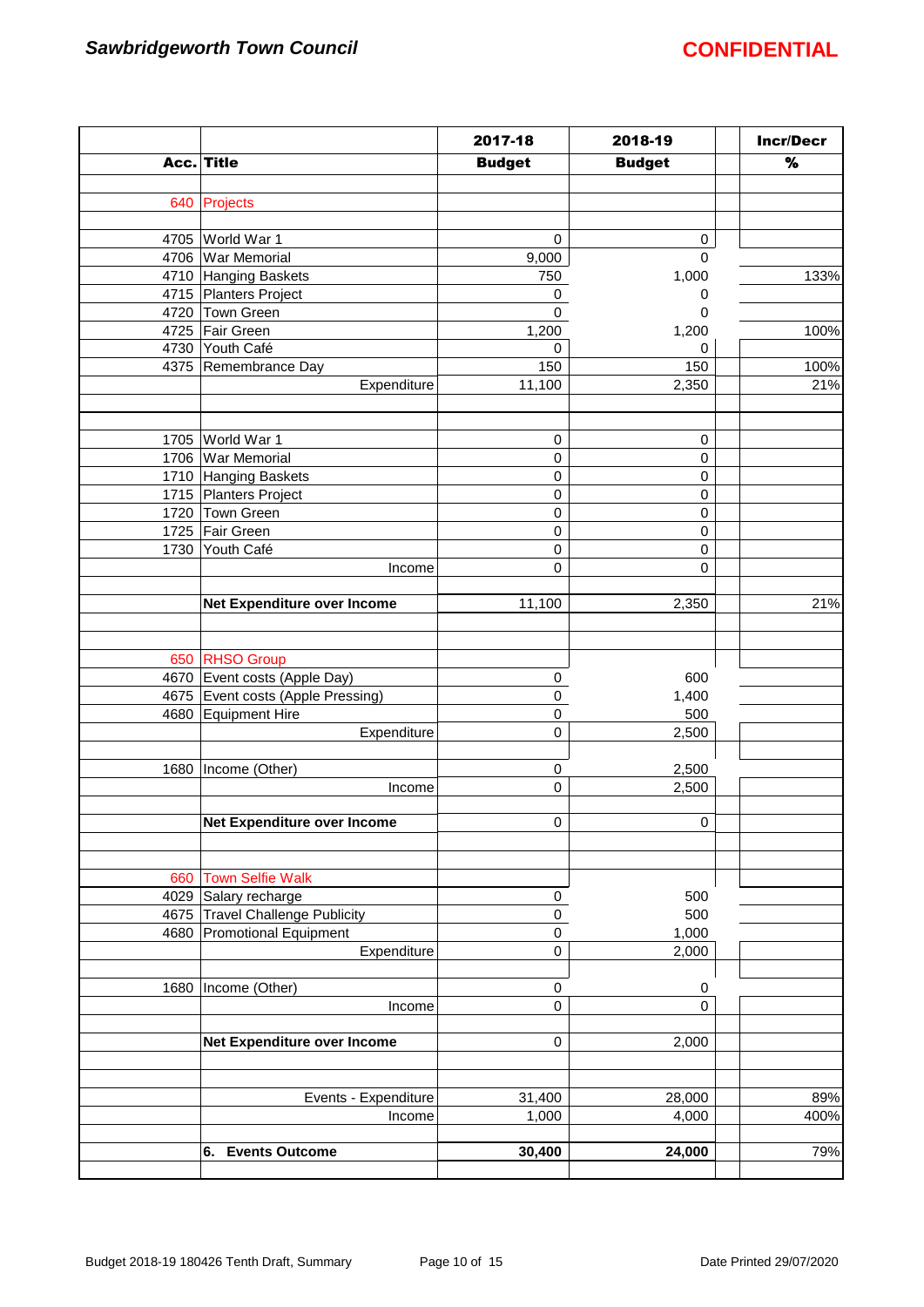|                        |                                  | 2017-18       | 2018-19       | <b>Incr/Decr</b> |
|------------------------|----------------------------------|---------------|---------------|------------------|
|                        | Acc. Title                       | <b>Budget</b> | <b>Budget</b> | %                |
|                        |                                  |               |               |                  |
|                        |                                  |               |               |                  |
| <b>Community Buses</b> |                                  |               |               |                  |
|                        |                                  |               |               |                  |
| 700                    | Sawbobus                         |               |               |                  |
|                        | 4029 Salary Recharge             | 22,567        | 22,793        | 101%             |
|                        | 4045 Sub contract labour         | 5,000         | 7,000         | 140%             |
| 4800 Fuel              |                                  | 5,000         | 5,000         | 100%             |
|                        | 4805 Maintenance                 | 2,500         | 2,500         | 100%             |
|                        | 4810 Tax & Insurance             | 1,500         | 1,500         | 100%             |
|                        | 4815 Vehicle Hire                | 2,150         | 2,150         | 100%             |
|                        | 4816 Community Bus Reserve       | 10,000        | 10,000        |                  |
|                        | Expenditure                      | 48,717        | 50,943        | 105%             |
|                        |                                  |               |               |                  |
| 1150                   | Grants Received                  | 29,050        | 29,050        | 100%             |
| 1151                   | <b>STC Subsidy</b>               | $\mathbf 0$   | $\Omega$      |                  |
|                        | 1800 Fares                       | 500           | 7,500         | 1500%            |
|                        | 1810 Concessionary Fares         | 5,000         | 10,000        | 200%             |
|                        | 1820 Fuel Rebate                 | 1,200         | 1,200         | 100%             |
|                        | 1830 Sponsorship                 | 3,500         | 3,500         | 100%             |
|                        | 1850 Vehicle Hire Income         | 0             | 0             |                  |
|                        | Income                           | 39,250        | 51,250        | 131%             |
|                        | Net Expenditure over Income      | 9,467         | $-307$        | $-3%$            |
| 710                    | Lofty WK05                       |               |               |                  |
| 4029                   | Salary Recharge                  | $\mathbf 0$   | $\mathbf 0$   |                  |
| 4800                   | Fuel                             | 500           | 250           | 50%              |
| 4801                   | Purchase                         | $\Omega$      | $\mathbf 0$   |                  |
|                        | 4805 Maintenance                 | 1,000         | 500           | 50%              |
|                        | 4810 Tax & Insurance             | 650           | 650           | 100%             |
|                        | 4815 Vehicle Hire                | $\Omega$      | $\Omega$      |                  |
|                        | Expenditure                      | 2,150         | 1,400         | 65%              |
|                        |                                  |               |               |                  |
| 1850                   | Vehicle Hire Income              | 2,150         | $\mathbf 0$   |                  |
|                        | Income                           | 2,150         | $\Omega$      | $0\%$            |
|                        | Net Expenditure over Income      | 0             | 1,400         |                  |
|                        | Community Vehicles - Expenditure | 50,867        | 52,343        | 103%             |
|                        | Income                           | 41,400        | 51,250        | 124%             |
|                        |                                  |               |               |                  |
|                        | 7. Community Buses Outcome       | 9,467         | 1,093         | 12%              |
|                        |                                  |               |               |                  |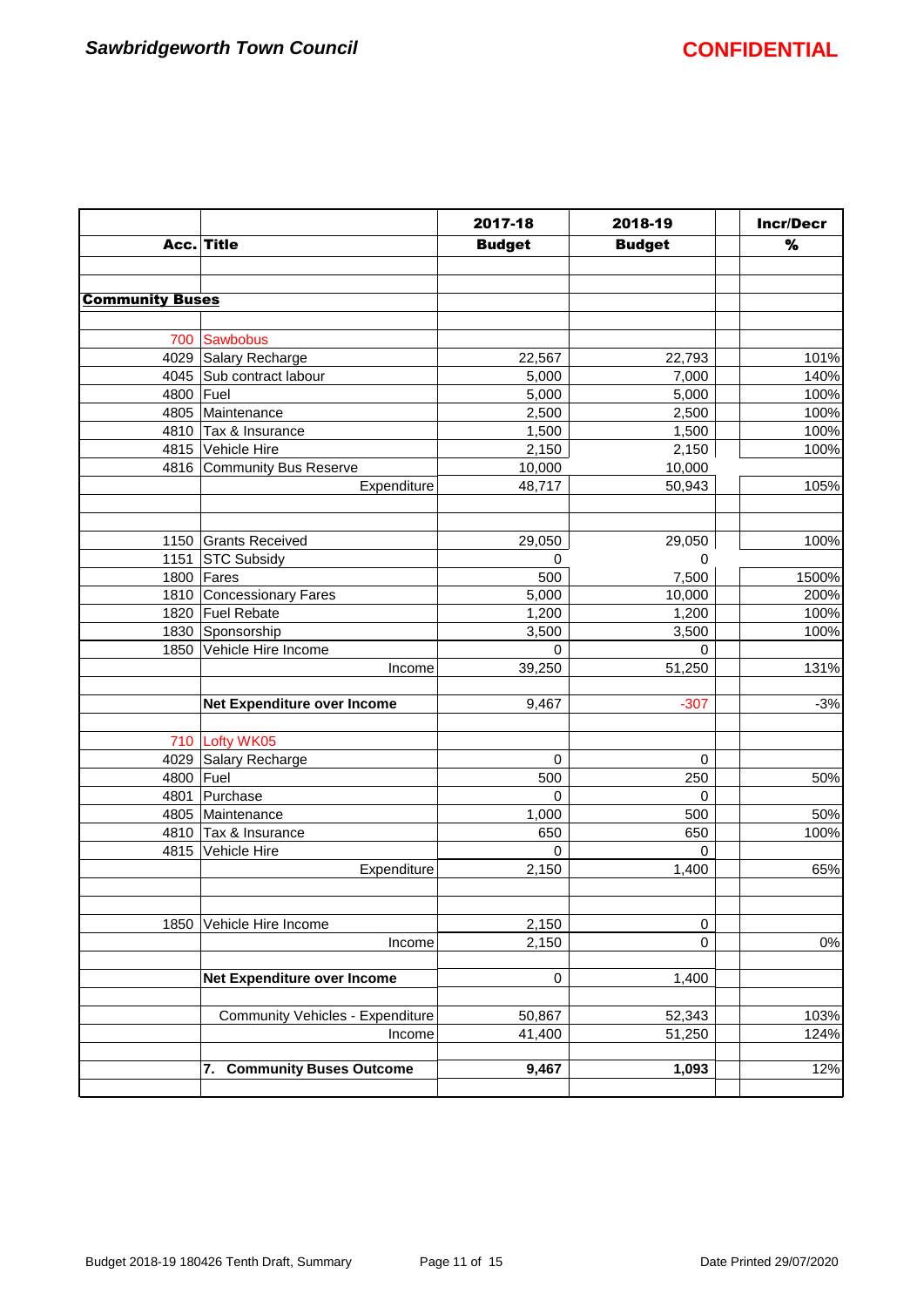|                   |                                 | 2017-18       | 2018-19       | <b>Incr/Decr</b> |
|-------------------|---------------------------------|---------------|---------------|------------------|
|                   | Acc. Title                      | <b>Budget</b> | <b>Budget</b> | $\%$             |
|                   |                                 |               |               |                  |
|                   |                                 |               |               |                  |
| <b>Hire Buses</b> |                                 |               |               |                  |
| 800               | HefferBus GL61                  |               |               |                  |
| 4800 Fuel         |                                 | 1,200         | 600           | 50%              |
|                   | 4805 Maintenance                | 500           | 500           | 100%             |
|                   | 4810 Tax & Insurance            | 1,150         | 1,150         | 100%             |
|                   | 4815 Vehicle Hire               | 0             | 0             |                  |
|                   | Expenditure                     | 2,850         | 2,250         | 79%              |
|                   |                                 |               |               |                  |
| 1150              | <b>Grants Received</b>          | 0             | 0             |                  |
| 1800              | Fares                           | 0             | 0             |                  |
|                   | 1810 Concessionary Fares        | 0             | 0             |                  |
|                   | 1820 Fuel Rebate                | 150           | 150           | 100%             |
|                   | 1830 Sponsorship                | 0             | $\mathbf 0$   |                  |
|                   | 1850 Vehicle Hire Income        | 1,800         | 3,950         | 219%             |
|                   | Income                          | 1,950         | 4,100         | 210%             |
|                   | Net Expenditure over Income     | 900           | $-1,850$      | $-206%$          |
|                   | 810 Rollybus RO11               |               |               |                  |
| 4800   Fuel       |                                 | 600           | 600           | 100%             |
|                   | 4805 Maintenance                | 750           | 500           | 67%              |
|                   | 4810 Tax & Insurance            | 1,100         | 1,150         | 105%             |
|                   | 4815 Vehicle Hire               | 0             | $\Omega$      |                  |
|                   | Expenditure                     | 2,450         | 2,250         | 92%              |
|                   |                                 |               |               |                  |
|                   | 1150 Grants Received            | 0             | 0             |                  |
|                   | 1800 Fares                      | 0             | 0             |                  |
|                   | 1810 Concessionary Fares        | 0             | 0             |                  |
|                   | 1820 Fuel Rebate                | 150           | 150           | 100%             |
|                   | 1830 Sponsorship                | 0             | 0             |                  |
|                   | 1850 Vehicle Hire Income        | 2,400         | 3,200         | 133%             |
|                   | Income                          | 2,550         | 3,350         | 131%             |
|                   | Net Expenditure over Income     | $-100$        | $-1,100$      | 1100%            |
|                   | Hire Buses - Expenditure        | 5,300         | 4,500         | 85%              |
|                   | Income                          | 4,500         | 7,450         | 166%             |
|                   | <b>Hire Buses Outcome</b><br>8. | 800           | $-2,950$      | -369%            |
|                   |                                 |               |               |                  |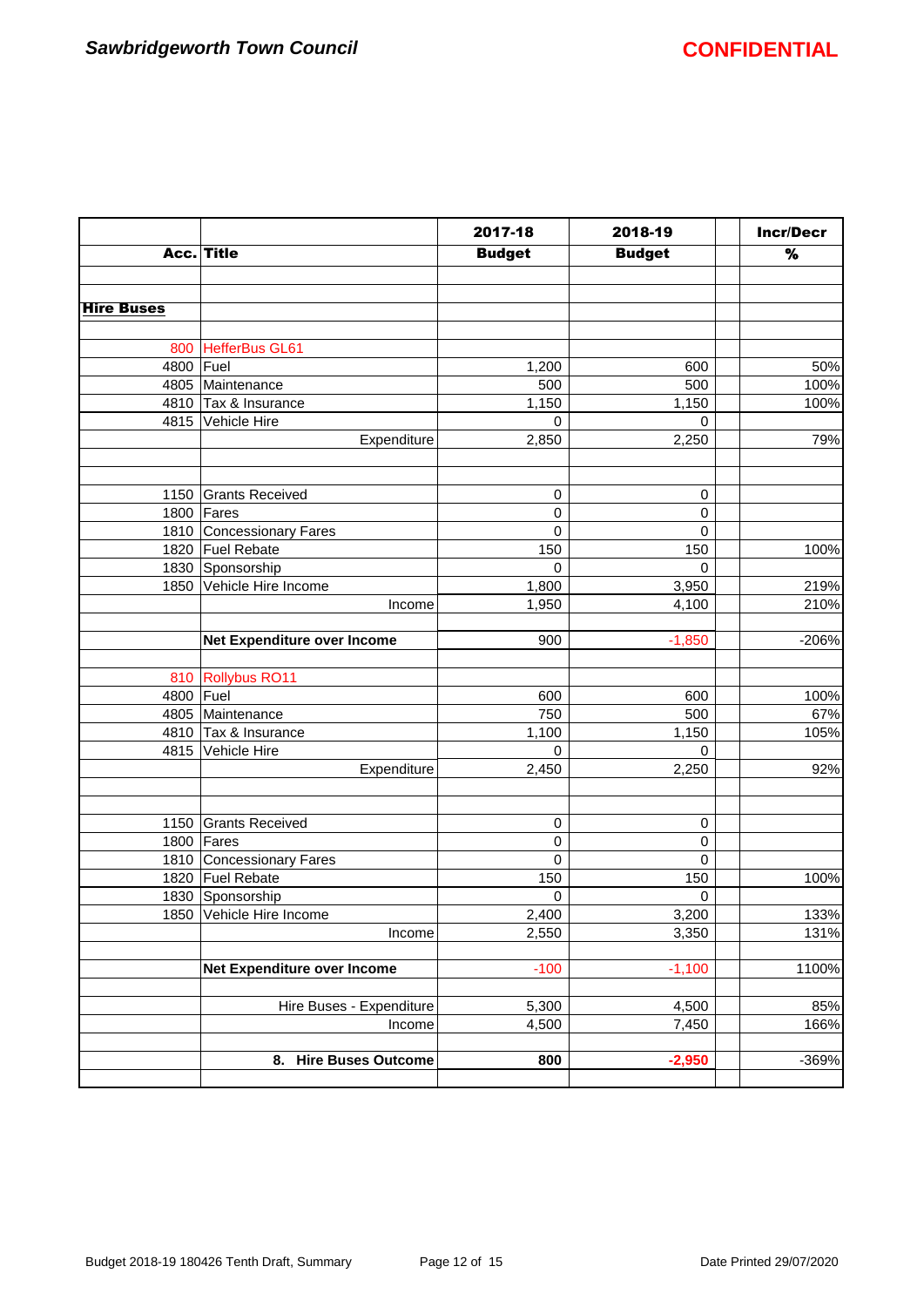|                 |                               | 2017-18       | 2018-19       | <b>Incr/Decr</b> |
|-----------------|-------------------------------|---------------|---------------|------------------|
|                 | Acc. Title                    | <b>Budget</b> | <b>Budget</b> | %                |
|                 |                               |               |               |                  |
| <b>Planning</b> |                               |               |               |                  |
| 910             | <b>Town Action Plan</b>       |               |               |                  |
| 4910            | <b>TAP Costs</b>              | 500           | 8,500         | 1700%            |
|                 | Expenditure                   | 500           | 8,500         | 1700%            |
| 1150            | <b>Grants Received</b>        | $\mathbf 0$   | 8,000         |                  |
|                 | Income                        | 0             | 8,000         |                  |
|                 | Net Expenditure over Income   | 500           | 500           | 100%             |
|                 | Planning - Expenditure        | 500           | 8,500         | 1700%            |
|                 | Income                        | $\mathbf 0$   | 8,000         |                  |
|                 | <b>Planning Outcome</b><br>9. | 500           | 500           | 100%             |
|                 |                               |               |               |                  |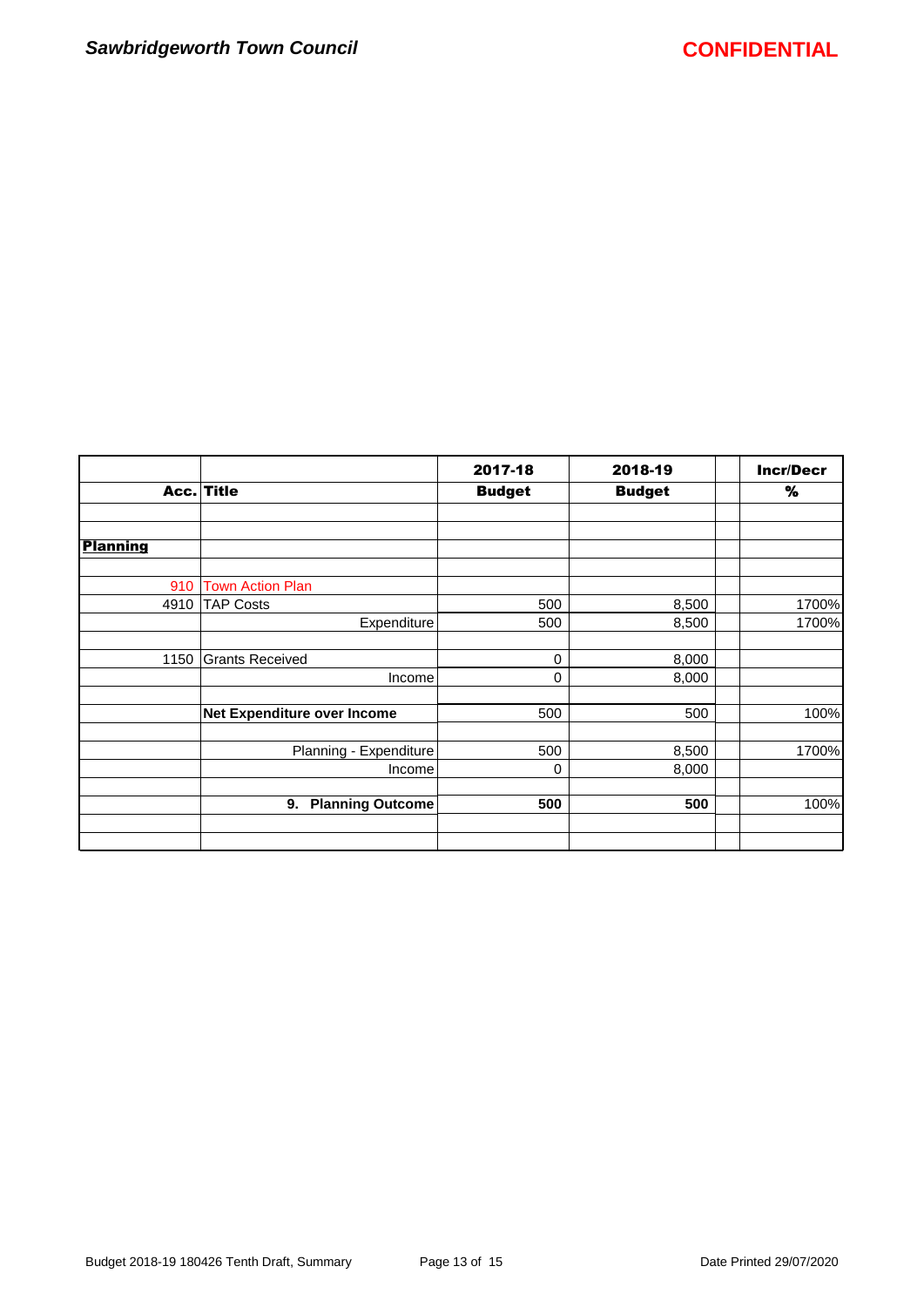|                | Acc. Title                 | 2017-18<br><b>Budget</b> | 2018-19       | <b>Incr/Decr</b> |
|----------------|----------------------------|--------------------------|---------------|------------------|
|                |                            |                          | <b>Budget</b> | $\%$             |
|                |                            |                          |               |                  |
|                |                            |                          |               |                  |
|                |                            |                          |               |                  |
|                |                            |                          |               |                  |
| <b>Summary</b> |                            |                          |               |                  |
|                | <b>Total Expenditure</b>   | 410,220                  | 428,218       | 104%             |
|                |                            |                          |               |                  |
|                | <b>Total Income</b>        | 420,116                  | 437,286       | 104%             |
|                |                            |                          |               |                  |
|                | <b>Council Outcome</b>     | $-9,896$                 | $-9,068$      |                  |
|                |                            |                          |               |                  |
|                | <b>To/From Reserves</b>    | 9,896                    | 9,068         |                  |
|                | <b>NET COUNCIL OUTCOME</b> |                          |               |                  |
|                |                            | $\mathbf 0$              | 0             |                  |
|                |                            |                          |               |                  |
|                |                            |                          |               |                  |
|                |                            |                          |               |                  |
|                |                            |                          |               |                  |
|                |                            |                          |               |                  |
|                |                            |                          |               |                  |
|                |                            |                          |               |                  |